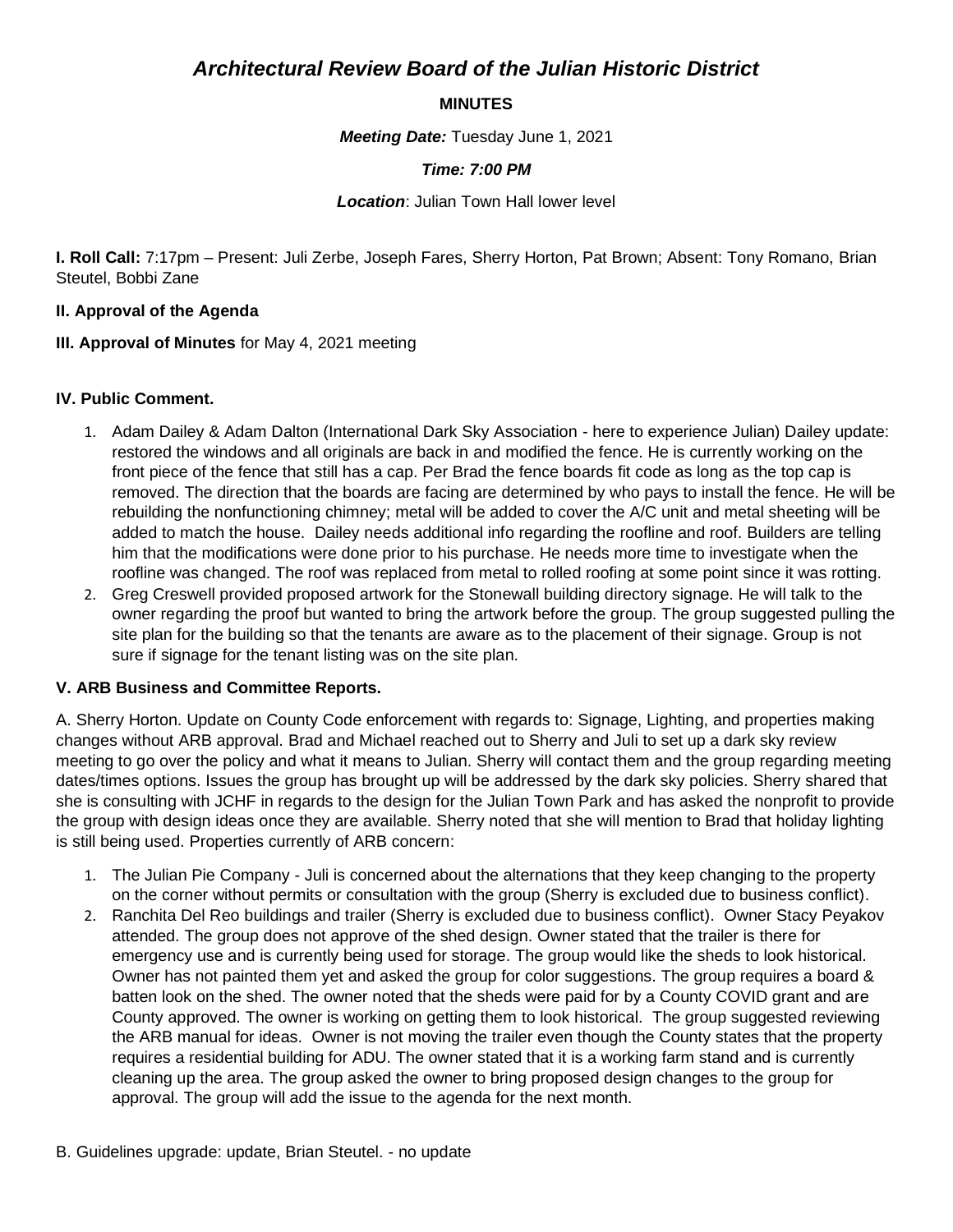C. The chair is looking for an ARB volunteer or community member who will act as secretary.

D. ARB website development update: Juli Zerbe - Nick and Renee are working together towards a website.

E. Board member terms. Seats 1 needs reappointment by the Board of Supervisors. We are waiting on notice from the Chamber to reappoint Bobbi or appoint another member.

Seat 1: Bobbi Zane.

### **VI. Action Items:**

### **A. New Business**

- 1. Laura Hernandez. Roxy's Furry Friends. Sign located at the Stonewall stores. Greg Creswell provided the group the proposed artwork for the signage. The group decided to look at the signs and their locations separately along with the design. Bubblegum pink border with black background and white lettering. Motion: Pat, Second: Joseph - To approve the sign (above the door) shown in the location as proposed with colors shown. Passed unanimously. Motion: Pat Second: Joseph - The sign proposed for the railing is approved as shown subject to review of the site plan. Passed unanimously.
- 2. Site Plan Waiver for a Pool House at 3021 Pine Hills Rd. APN 291-030-38 Site plan modification without the applicant present the group has decided to discuss at the next meeting; the group has determined that the location is not visible to anyone. Stones will need to be addressed and the type of windows to be used.

## **B. Old Business:**

1. Julian Beer Company, Jeremy Marsaglia, 2315 Main St. APN 291-040-67 Original Historic Bailey House and Silvers Store. Site Plan review progress. Tesla Solar Panels

- a. Garage/Pop up structure on the brewery the sign will be removed, dog ear on the fence, remove the barrels; the garage is not actually the historic part of the building and would never have been approved by the group anyway. The proposed changes also include a change to the roof pitch to connect better with the existing Bailey House. Owner is hoping to provide the group with a design idea before providing a site plan with measurements and details. Needs to have a more barn door look; possibly cross members could be added. The owner does not intend on replacing the doors. The group suggested the installation of an eave (8"-1') on all sides to help with water displacement. The garage as proposed has a traditional look. The roof of the Bailey House is not an issue at the moment and the sheds do not have to have a matching roof material. The trim should match those shown in the guidelines. With the trim changes, eave addition and cross members on the door, the design should be accepted.
- b. Taller structure Proposed structure changes: windows have been removed, the siding will be the same as the Bailey House and the trim will be as shown in the guidelines. Zerbe has an issue with the scale in regards to the height of the structure in relation to the house.
- c. Deck Zerbe: The deck being so far off the ground is not historical. Fares: there is still an ADA issue with the deck.
- d. Trash enclosure the owner is proposing a solid board fence to hide the dumpsters.
- e. Sign to hide the appliances owner provided the group with artwork for the proposed sign. The group suggested painting the appliances or the sign - no consensus.

Owner wants a detailed list of issues that he needs to address prior to providing the group with a site plan: Light fixtures, landscaping, paint colors, pipe railing on the deck, deck seating, railing on the Bailey House, trash enclosure, etc.

# **VII. Requests for items to be included on the next agenda**

**VIII. Adjourn:** 9:15pm